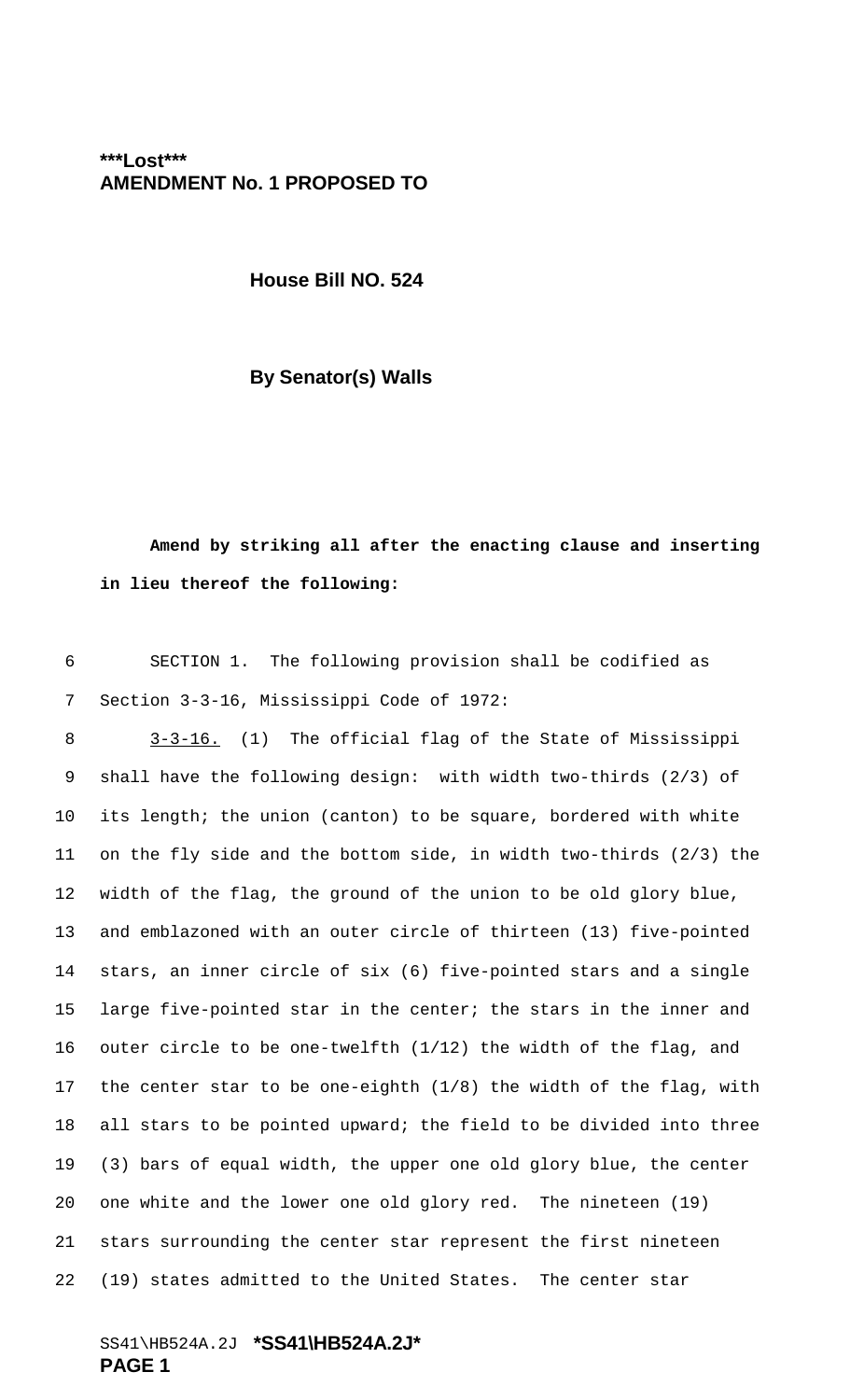represents the State of Mississippi and symbolizes that Mississippi was the twentieth state admitted to the United States.

 (2) The flag adopted by the Mississippi Legislature in the 1894 Special Session shall be an official historical flag of the State of Mississippi and shall be honored, protected and flown wherever historical flags are flown.

 (3) None of the following items, structures or areas may be relocated, removed, disturbed, altered, renamed or rededicated: any Revolutionary War, War of 1812, Mexican War, War Between the States, Spanish-American War, World War I, World War II, Korean War, Vietnam War, Persian Gulf War, Native-American or African-American historical statue, monument, memorial or nameplate, which has been erected on public property of the state or any of its political subdivisions; and any statue, monument, memorial, nameplate, street, bridge, building, park, preserve, reserve or other public item, structure or area of the state or any of its political subdivisions, which has been dedicated in memory of or named for any historical figure or historical event.

 No person may prevent the public body responsible for maintaining any of the items, structures or areas described above from taking proper measures and exercising proper means for the protection, preservation and care of those items, structures or areas.

 The provisions of this subsection (3) may be amended or repealed only upon passage of an act that has received a two-thirds (2/3) vote on final passage in each house of the Legislature.

 SECTION 2. This act shall take effect and be in force from and after its passage.

## SS41\HB524A.2J **\*SS41\HB524A.2J\* PAGE 2**